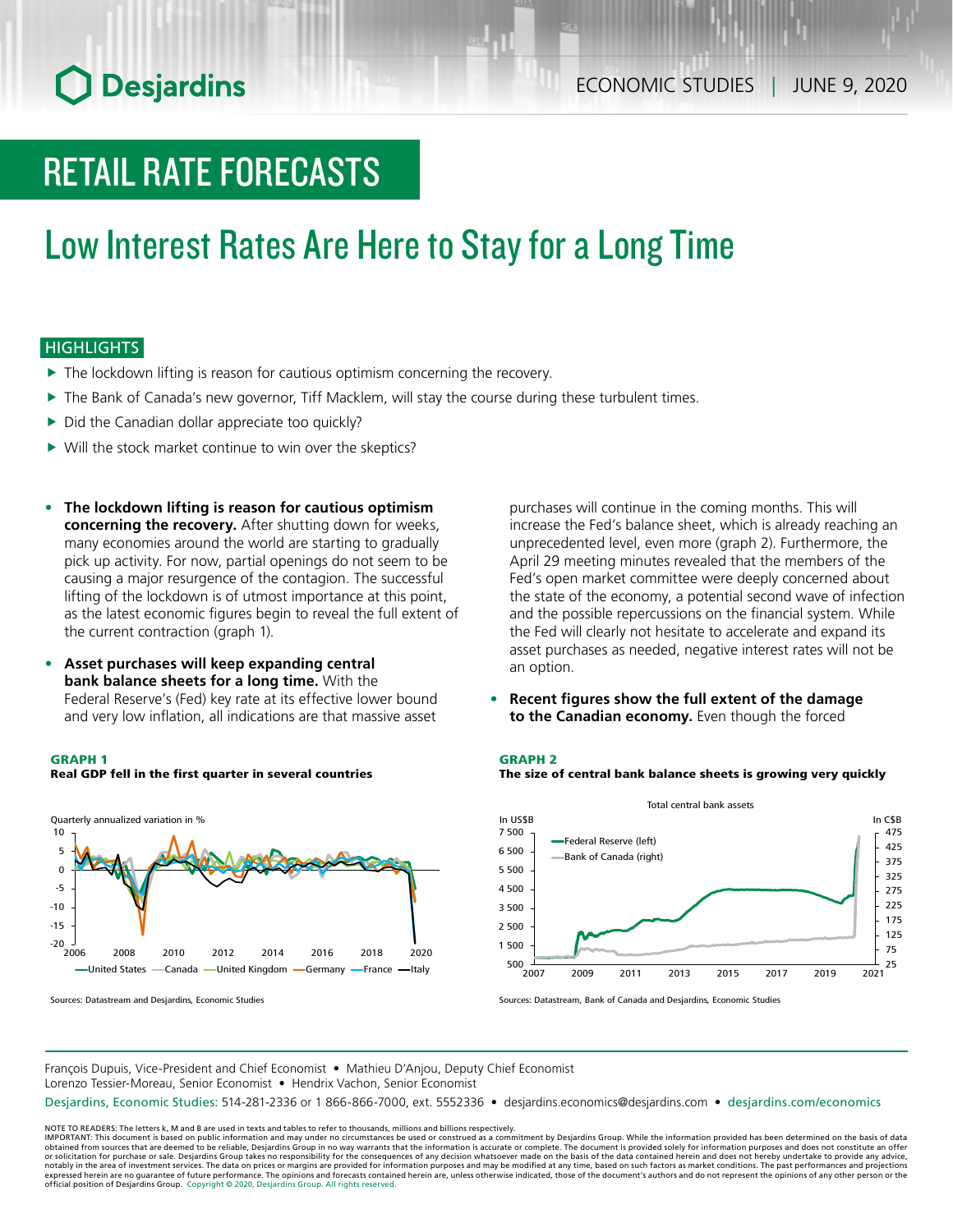# **Desjardins**

closures and distancing measures only began in mid-March in Canada, the impact on growth was already being felt in the first quarter, with GDP plunging 8.2% at an annualized rate. The contraction will be even worse in April according to the preliminary data (graph 3) as the Canadian economy lost nearly two million jobs. However, with some sectors reopening, and the first monthly gain for employment in May, there is hope that the worst is now behind us. Yet, the recovery remains extremely vulnerable to a second wave of the infection.

- **• Bank of Canada (BoC) changes governor but not direction.** On June 3, the BoC cut back on some market operations after an improvement in financial conditions. Although financial institutions' access to short-term liquidity does not seem to be a concern anymore, supporting the economy and the credit market is of prime importance to the BoC as shown by its intention to continue large-scale asset buying until the economic recovery is firmly underway. The arrival of Tiff Macklem as BoC's new governor should not change the outlook in this regard.
- **• Calm returns to the bond markets.** Long-term Canadian bond yields ended May almost unchanged from the previous month. There was little in the way of change on

### GRAPH 3

The Canadian economy is expected to contract even further in April



Sources: Statistics Canada and Desjardins, Economic Studies

the U.S. market, too. Note that central bank asset buying is supporting demand and helping to narrow credit spreads. This context should encourage financial institutions to keep expanding credit, which may translate into lower retail interest rates.

### TABLE 1

### *Forecasts: Retail rate*

|                                | <b>DISCOUNT</b><br><b>RATE</b> | <b>PRIME RATE</b> | <b>MORTGAGE RATE</b> |               |               |               | <b>TERM SAVINGS1</b> |               |  |  |
|--------------------------------|--------------------------------|-------------------|----------------------|---------------|---------------|---------------|----------------------|---------------|--|--|
| IN $%$                         |                                |                   | 1 year               | 3 years       | 5 years       | 1 year        | 3 years              | 5 years       |  |  |
| <b>Realized</b> (end of month) |                                |                   |                      |               |               |               |                      |               |  |  |
| December 2019                  | 2.00                           | 3.95              | 3.69                 | 4.34          | 5.19          | 1.40          | 1.60                 | 2.00          |  |  |
| January 2020                   | 2.00                           | 3.95              | 3.69                 | 4.34          | 5.19          | 1.40          | 1.60                 | 2.00          |  |  |
| February 2020                  | 2.00                           | 3.95              | 3.69                 | 4.34          | 5.19          | 1.40          | 1.60                 | 1.80          |  |  |
| <b>March 2020</b>              | 0.50                           | 2.45              | 3.49                 | 3.99          | 4.99          | 0.85          | 1.05                 | 1.30          |  |  |
| April 2020                     | 0.50                           | 2.45              | 3.49                 | 3.99          | 4.99          | 0.85          | 1.05                 | 1.30          |  |  |
| May 2020                       | 0.50                           | 2.45              | 3.29                 | 3.89          | 4.94          | 0.75          | 1.05                 | 1.30          |  |  |
| June 5, 2020                   | 0.50                           | 2.45              | 3.29                 | 3.89          | 4.94          | 0.75          | 1.05                 | 1.30          |  |  |
| <b>Forecasts</b>               |                                |                   |                      |               |               |               |                      |               |  |  |
| End of quarter                 |                                |                   |                      |               |               |               |                      |               |  |  |
| 2020: Q2                       | $0.25 - 0.50$                  | $2.20 - 2.45$     | $2.70 - 3.90$        | $3.30 - 4.50$ | $4.35 - 5.55$ | $0.15 - 1.35$ | $0.45 - 1.65$        | $0.70 - 1.90$ |  |  |
| 2020: Q3                       | $0.25 - 0.75$                  | $2.20 - 2.70$     | $2.35 - 3.55$        | $3.00 - 4.20$ | $4.05 - 5.25$ | $0.00 - 1.20$ | $0.30 - 1.50$        | $0.65 - 1.85$ |  |  |
| 2020: Q4                       | $0.25 - 0.75$                  | $2.20 - 2.70$     | $2.15 - 3.35$        | $2.65 - 3.85$ | $3.70 - 4.90$ | $0.00 - 1.10$ | $0.15 - 1.35$        | $0.45 - 1.65$ |  |  |
| 2021: Q1                       | $0.25 - 1.00$                  | $2.20 - 2.95$     | $2.00 - 3.20$        | $2.35 - 3.55$ | $3.50 - 4.70$ | $0.00 - 1.05$ | $0.00 - 1.15$        | $0.30 - 1.50$ |  |  |
| End of year                    |                                |                   |                      |               |               |               |                      |               |  |  |
| 2021                           | $0.25 - 1.25$                  | $2.20 - 3.20$     | $1.85 - 3.35$        | $2.20 - 3.70$ | $3.35 - 4.85$ | $0.00 - 1.20$ | $0.00 - 1.30$        | $0.05 - 1.55$ |  |  |
| 2022                           | $0.25 - 1.25$                  | $2.20 - 3.20$     | $1.85 - 3.35$        | $2.20 - 3.70$ | $3.45 - 4.95$ | $0.00 - 1.20$ | $0.00 - 1.30$        | $0.05 - 1.55$ |  |  |
| 2023                           | $0.50 - 2.00$                  | $2.45 - 3.95$     | $2.35 - 3.85$        | $2.65 - 4.15$ | $4.00 - 5.50$ | $0.05 - 1.40$ | $0.30 - 1.80$        | $0.55 - 2.05$ |  |  |

<sup>1</sup> Non-redeemable (annual); NOTE: Forecasts are represented using an asymmetric range reflecting the perceived probability of deviation from the base scenario. The mean of the range does not represent the forecast associated with the base scenario.

Source: Desjardins, Economic Studies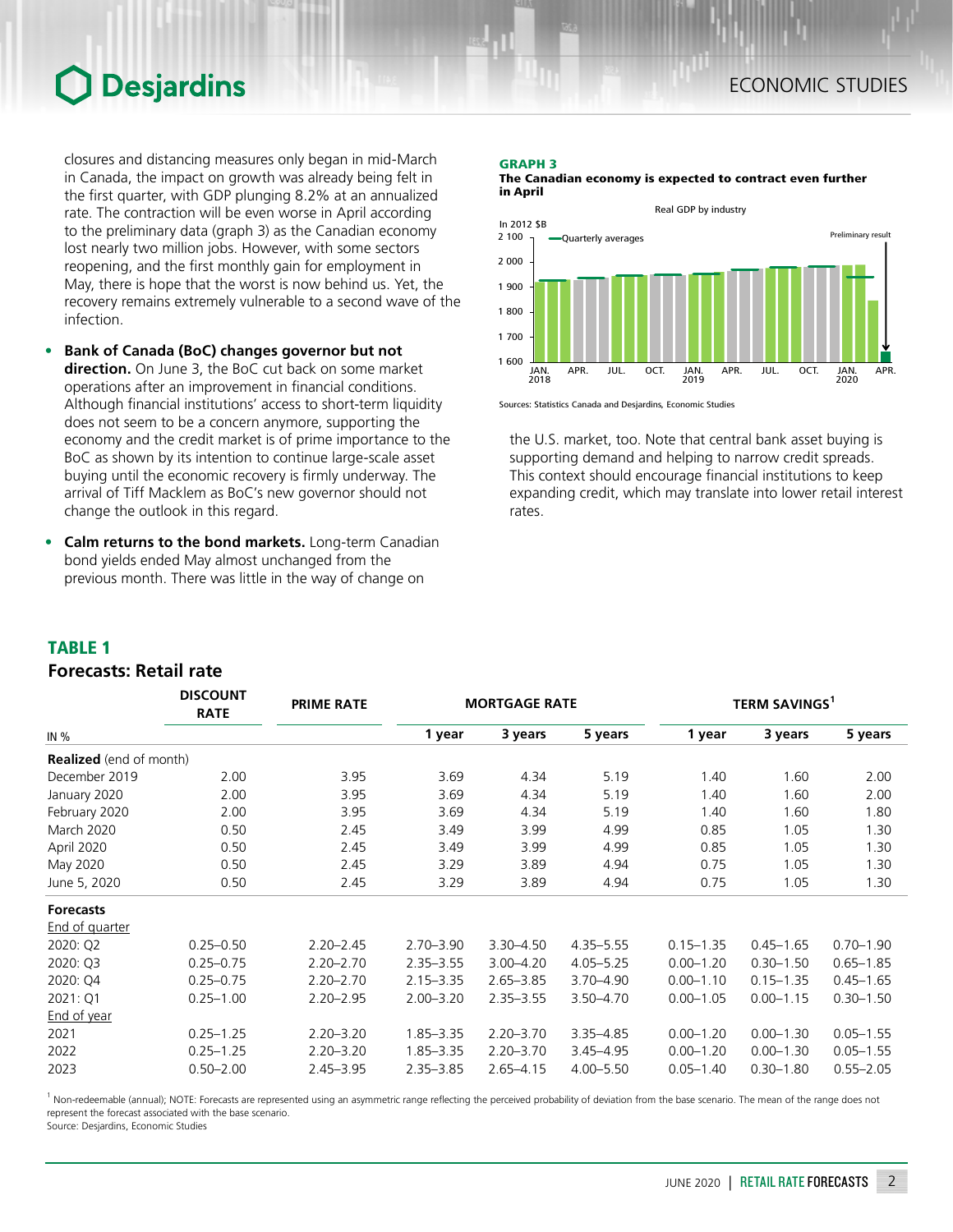# **O** Desjardins

### Exchange Rate

### Did the Canadian Dollar Appreciate Too Quickly?

- The U.S. dollar has been tending to depreciate against many currencies since mid-May (graph 4). This is in keeping with the renewed optimism on the financial markets and the decreased demand for safe havens. The worsening political and trade tensions between China and the United States do not seem to be enough to provide fresh impetus to the greenback.
- Like most of the major currencies, the Canadian dollar appreciated against the U.S. dollar, recently trading over US\$0.74. This is a clear improvement from the US\$0.69 low reached in March (graph 5). Currencies like the Canadian dollar that are linked to commodities tend to depreciate sharply during times of upheaval but rebound when optimism returns. Nonetheless, the loonie remains below pre-pandemic crisis levels. It is also the case against the euro. The Canadian dollar remains near €0.66, although it was close to €0.69 at the beginning of the year. The euro is now worth US\$1.13.
- **• Forecasts:** The lifting of the lockdown seems to be working, and the global economy is showing signs of coming back to life. However, it will probably take a few months before we will be able to assess the strength and sustainability of the economic recovery. Any disappointment could stop the growing optimism on the markets and help the greenback. In addition, the worsening political and trade tensions between China and the United States will have to be closely monitored. The forecasts for the Canadian dollar were revised up, but we still believe that the loonie should end the second quarter near US\$0.73. Despite the lockdown lifting currently underway, part of the economic recovery looks as if it will take a long time. Cautious optimism is still appropriate.

#### GRAPH 4 The U.S. dollar has clearly been trending down since mid-May



\* Based on a basket of currencies that includes the Canadian dollar, euro, pound, yen, Swiss franc and Swedish krona. Sources: Datastream and Desjardins, Economic Studies





Sources: Datastream and Desjardins, Economic Studies

| Impacts on the Canadian dollar | <b>Short-term</b> | Long-term |
|--------------------------------|-------------------|-----------|
| Risk aversion                  |                   |           |
| Commodity prices               |                   |           |
| Interest rate spreads          |                   |           |

### TABLE 2 *Forecasts: Currency*

|                      |        | 2019   | 2020      |        |        |        | 2021   |     |                  |        |        |
|----------------------|--------|--------|-----------|--------|--------|--------|--------|-----|------------------|--------|--------|
| <b>END OF PERIOD</b> | Q3     | 04     | <b>Q1</b> | Q2f    | Q3f    | Q4f    |        | Q1f | Q <sub>2</sub> f | Q3f    | Q4f    |
| US\$/CAN\$           | 0.7552 | 0.7699 | 0.7112    | 0.7300 | 0.7300 | 0.7350 | 0.7400 |     | 0.7450           | 0.7500 | 0.7500 |
| CAN\$/US\$           | .3241  | 1.2988 | .4062     | .3699  | 3699   | 1.3605 | 1.3514 |     | 1.3423           | 1.3333 | 1.3333 |
| CAN\$/€              | .4435  | 1.4579 | .5429     | 1.5342 | 1.5205 | 1.5102 | 1.5135 |     | 1.5034           | 1.5067 | .5067  |
| USS/E                | .0902  | 1.1225 | 1.0973    | .1200  | 1.1100 | 1.1100 | 1.1200 |     | 1.1200           | 1.1300 | 1.1300 |
| US\$/£               | .2323  | .3248  | .2400     | 1.2500 | .2400  | 1.2400 | 1.2400 |     | 1.2500           | 1.2600 | 1.2800 |

f: forecasts

Sources: Datastream and Desjardins, Economic Studies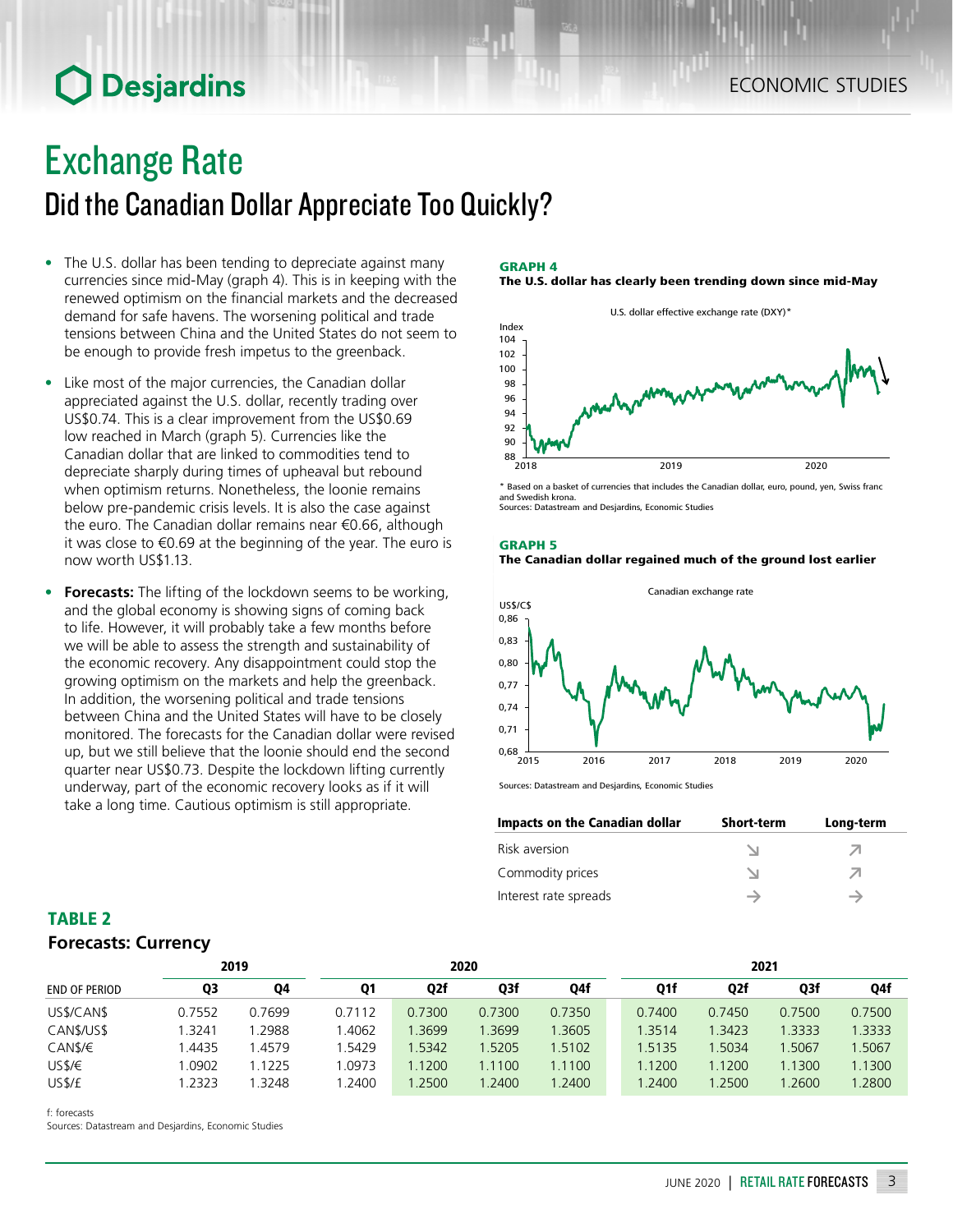# **O** Desjardins

# Asset Classes Return

Will the Stock Market Continue to Win Over the Skeptics?

- **• Stock markets keep advancing.** In mid-April, we noted that the unprecedented measures implemented by central banks had already led the stock markets to rebound sharply from their lows in March. This upward trend has generally continued in recent weeks as investors greet the start of lockdown lifting positively in the economies that had been put on hold to fight COVID-19. Technology stocks are doing particularly well, and the NASDAQ is even up significantly since the beginning of 2020 (graph 6). This keen interest in technology stocks is also benefiting the S&P 500 compared to other indexes, including the S&P\TSX in Canada.
- **• Reduced economic activity is affecting earnings.** The rapid stock market rebound can be surprising as all signs point to the global economy recording its worst contraction this year since the depression of the 1930s. Even if the current health crisis is very different from a traditional recession and the gradual lifting of the lockdown measures is revealing signs of activity and hiring bouncing back to a certain extent, the profitability of certain businesses will be seriously affected, and some bankruptcies are unavoidable. As a result, analysts are continuing to revise their profit forecasts down (graph 7), and some sectors may suffer long-term sequels.
- **• Central bank actions could justify higher stock market valuations.** The stock indexes' quick rebound thus does not seem to be justified by the hope that corporate earnings will quickly return to the levels recorded before the current crisis. At a time when central banks, especially the Fed, are committed to continuing to do everything they can to ensure that financial markets function properly and injecting massive amounts of liquidity, we can see why many investors would nonetheless turn to stocks. In our opinion, these central bank actions, which suggest that bond yields will remain very low in the coming years, would justify a lower expected return for investors on their stock market investment and, as a result, higher price-earnings ratios than in the past (graph 8).
- **• The oil price recovery is impressive, too.** The transportation sector felt the full impact of halting the global economy, which caused oil consumption to decline dramatically. The concern over inadequate storage capacity and the imminent expiry of a major futures contract even caused the price of WTI (West Texas Intermediate) oil to temporarily dive into negative territory on April 20. Still, after this dramatic drop, oil prices climbed quickly in recent weeks to return near US\$40 per barrel. Faced with falling demand and prices, oil producers sharply cut output (graph 9 on page 5), raising hopes that the global market would rebalance

#### GRAPH 6

The stock market recovery is impressive



Sources: Datastream and Desjardins, Economic Studies

#### GRAPH 7 The earnings outlook is down significantly



Sources: Datastream and Desjardins, Economic Studies

#### GRAPH 8

#### Should the return on stocks be the same as in the past even though bond yields have melted?



Sources: Robert J. Shiller, Yale University, Datastream and Desjardins, Economic Studies